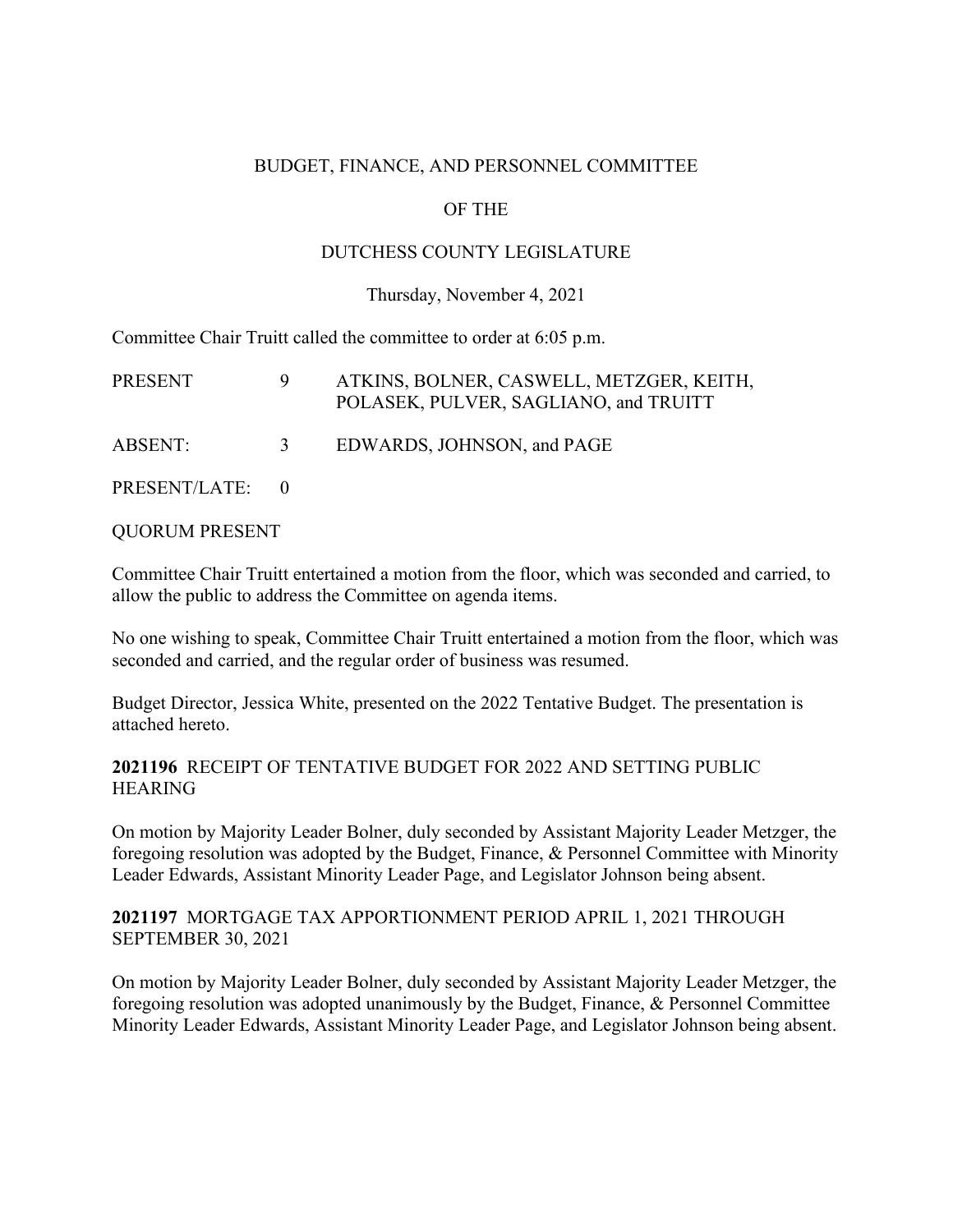**2021198** RESOLUTION OF THE LEGISLATURE OF THE COUNTY OF DUTCHESS, PROVIDING AN EXEMPTION FROM SALES AND COMPENSATING USE TAXES FOR RECEIPTS FROM RETAIL SALES OF, AND CONSIDERATION GIVEN OR CONTRACTED TO BE GIVEN FOR, CERTAIN CLOTHING AND FOOTWEAR, PURSUANT TO THE AUTHORITY OF ARTICLE 29 OF THE TAX LAW OF THE STATE OF NEW YORK

On motion by Majority Leader Bolner, duly seconded by Assistant Majority Leader Metzger, the foregoing resolution was adopted unanimously by the Budget, Finance, & Personnel Committee Minority Leader Edwards, Assistant Minority Leader Page, and Legislator Johnson being absent.

**2021199** AMENDING THE 2021 ADOPTED COUNTY BUDGET AS IT PERTAINS TO A DISCRETIONARY ONE-TIME COVID-19 RELATED DISTRIBUTION

On motion by Majority Leader Bolner, duly seconded by Assistant Majority Leader Metzger, the foregoing resolution. Discussion proceeded as follows:

Legislator Keith, duly seconded by Assistant Majority Leader Metzger, moved to amend the foregoing resolution to include the words: "and those that worked during the COVID-19 pandemic and left on good terms but did not receive the early retirement incentive".

Roll call on the foregoing motion resulted as follows:

| <b>AYES</b> |               | ATKINS, BOLNER, CASWELL, METZGER, KEITH,<br>POLASEK, PULVER, SAGLIANO, and TRUITT |
|-------------|---------------|-----------------------------------------------------------------------------------|
| NAYS.       |               |                                                                                   |
| ABSENT:     | $\mathcal{F}$ | EDWARDS, JOHNSON, and PAGE                                                        |

Motion adopted.

Legislator Atkins moved to amend the dollar amount from \$1,000 to \$2,000.

Motion failed for lack of second.

The foregoing resolution was adopted by the Budget, Finance, & Personnel Committee Minority Leader Edwards, Assistant Minority Leader Page, and Legislator Johnson being absent and Legislator Atkins voting no.

There being no further business the meeting was adjourned.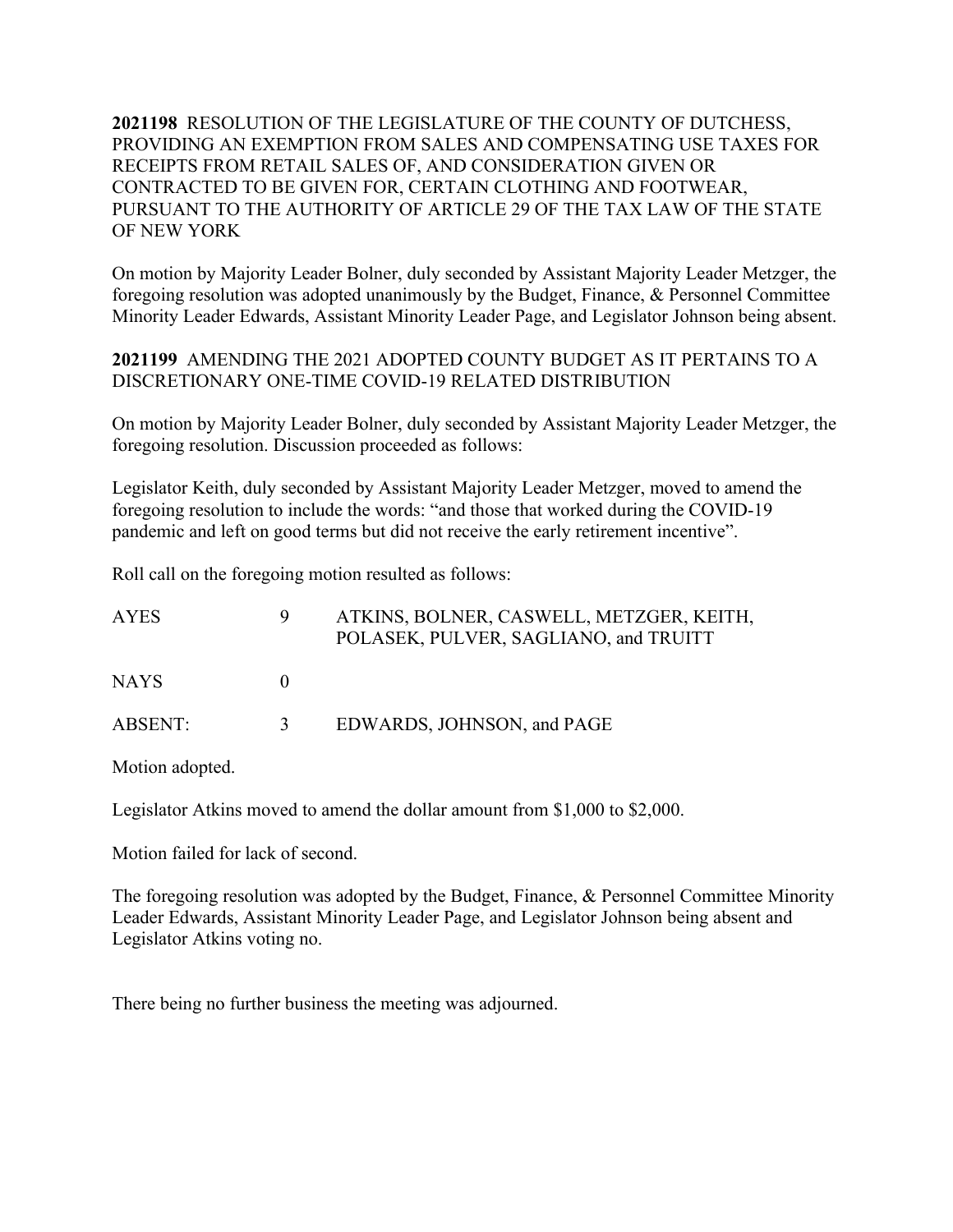## 2022 Executive Budget Overview

### **FOR TOMORROW** 2022

## **DUTCHESS COUNTY EXECUTIVE BUDGET**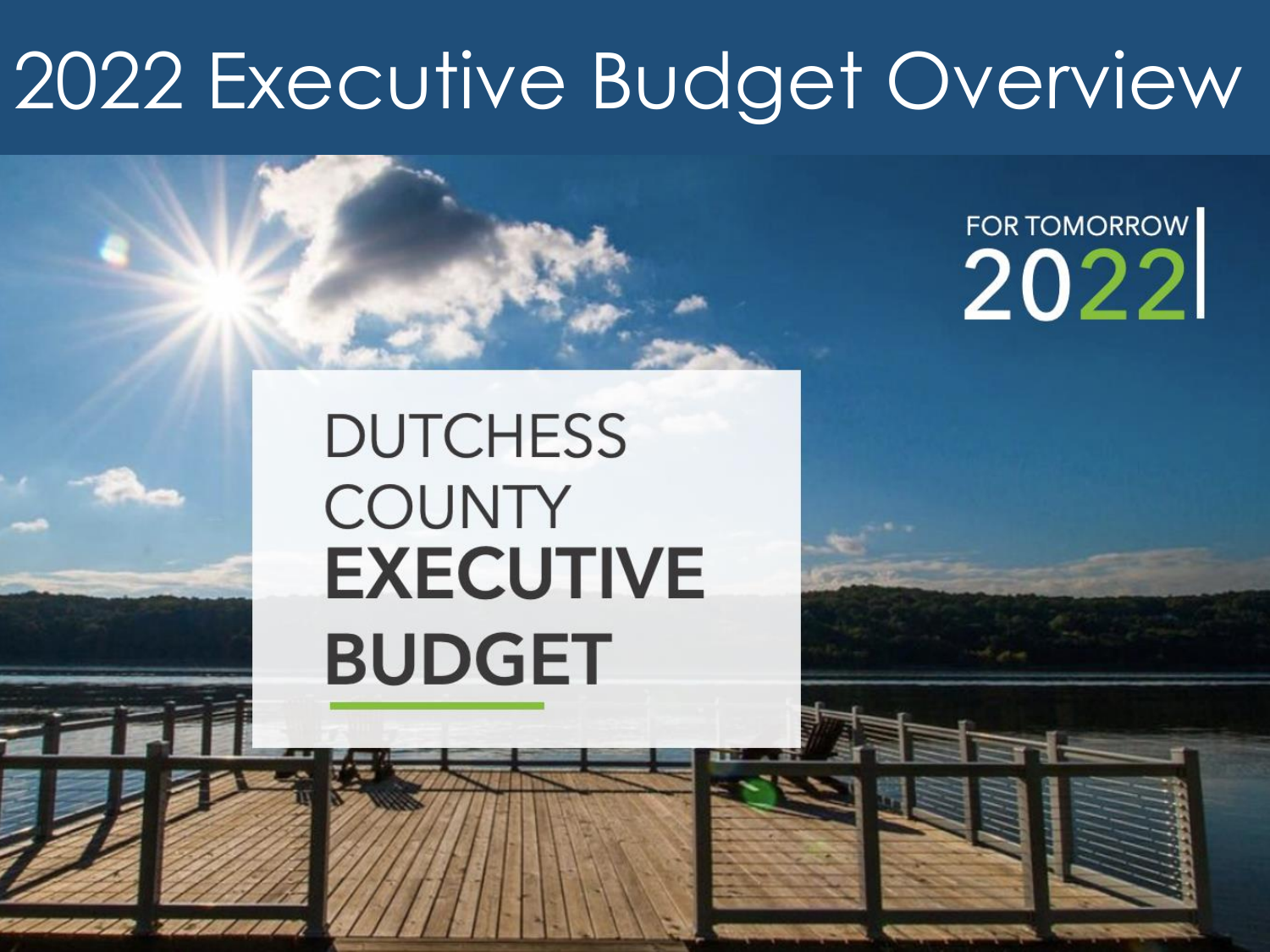

### Appropriations- Return to Pre-Pandemic

- Personnel Costs
- Contracted Services

### Revenue

- Sales Tax
- State and Federal Aid

No Use of Fund Balance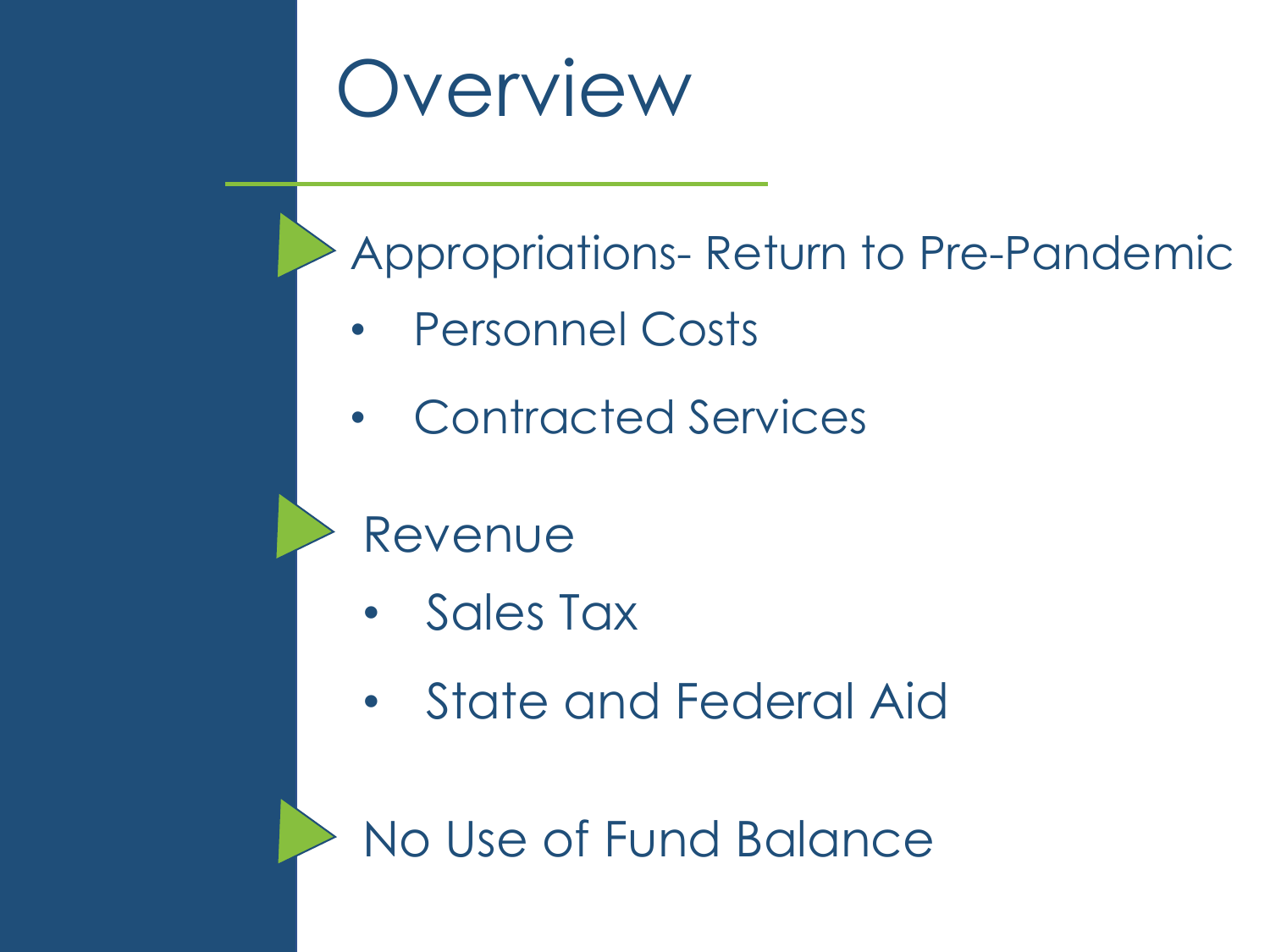# Personal Services

- Positions
	- 14.05 Net new full-time-equivalent
		- 22.8 New
		- .25 Reclass
		- 9 Deletions
- **Unions** 
	- COLAS PBA, DSA, STEPS CSEA
	- DCSEA and CSEA underway
	- Merit for DSA, M/C
- **Pension** 
	- Decrease \$4M due to lower rates
- **Health Insurance** 
	- NYSHIP- 9%, MVP- 5%

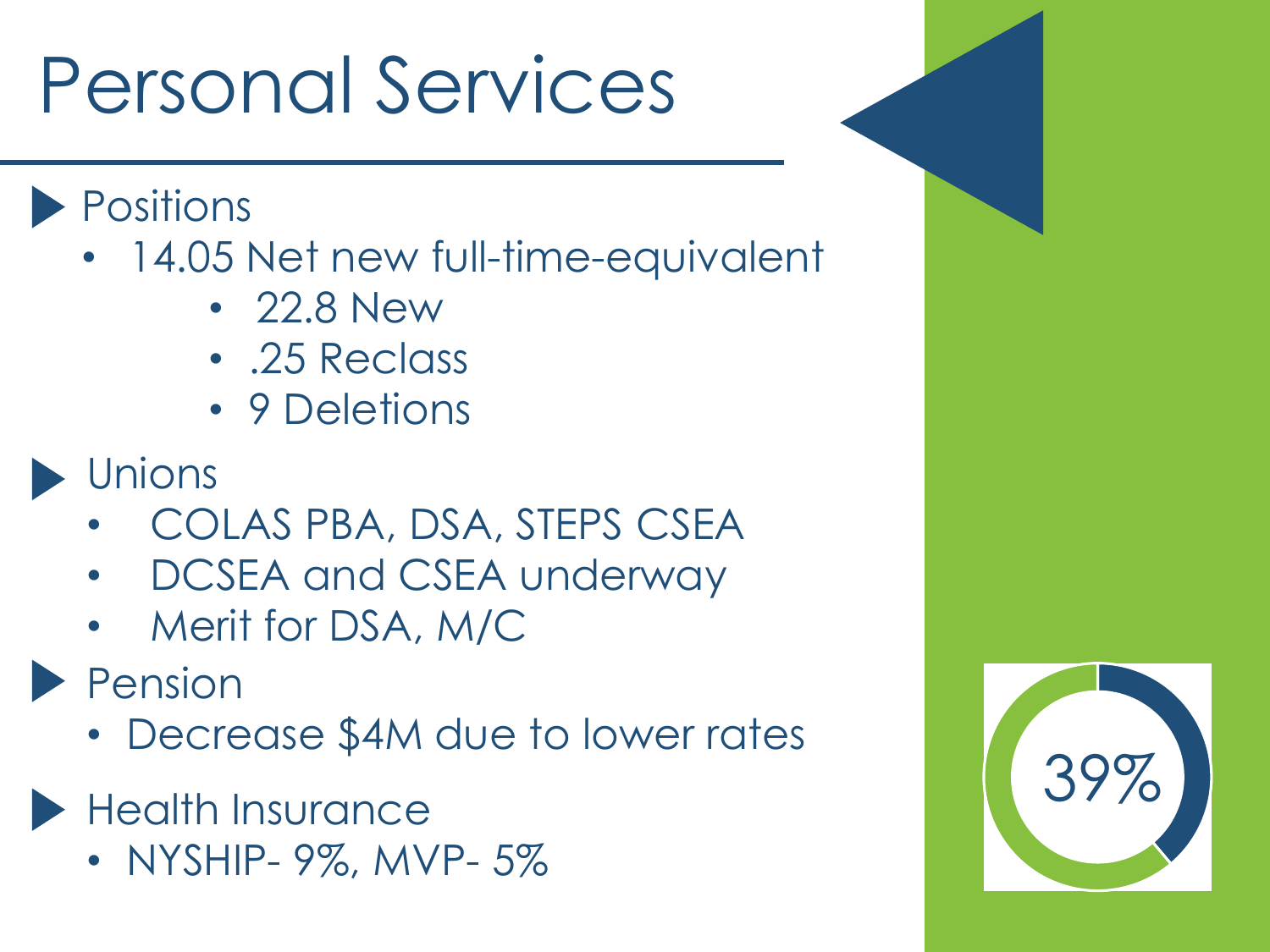# Contracted Services

### Grant Programming

- Agency Partner Grant Program- \$4 million
- Municipal Innovation Grant- \$3 million
- Dutchess Community College- \$16.8 million

#### Professional Services

• Diversion, Child Care and DV Services- RFP moved to this line until awarded

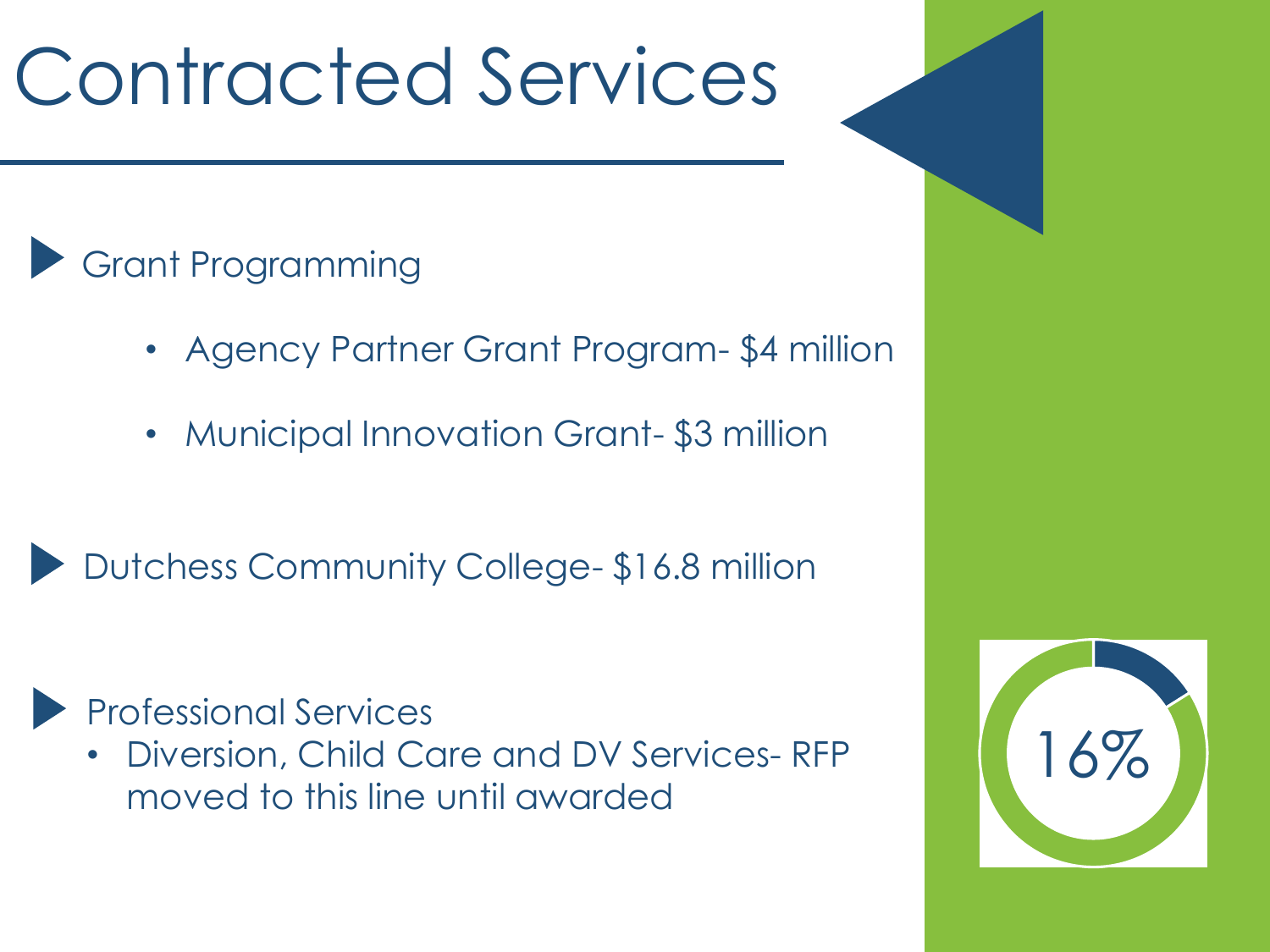# Sales Tax Sharing

- As sales tax receipts increase, payments to municipalities increase
- Modified increased \$7.1M

▶ Clothing tax exemption will impact sharing

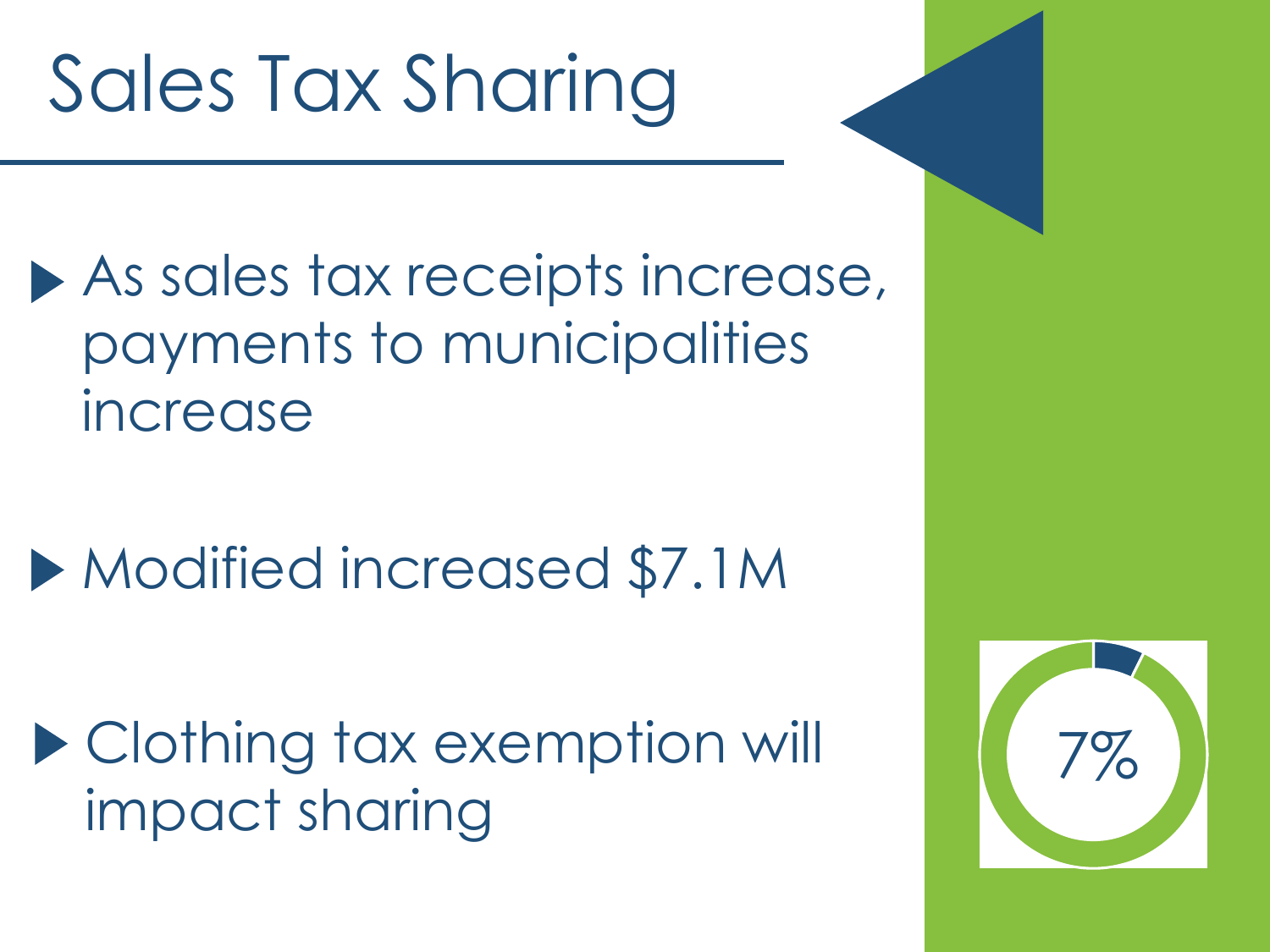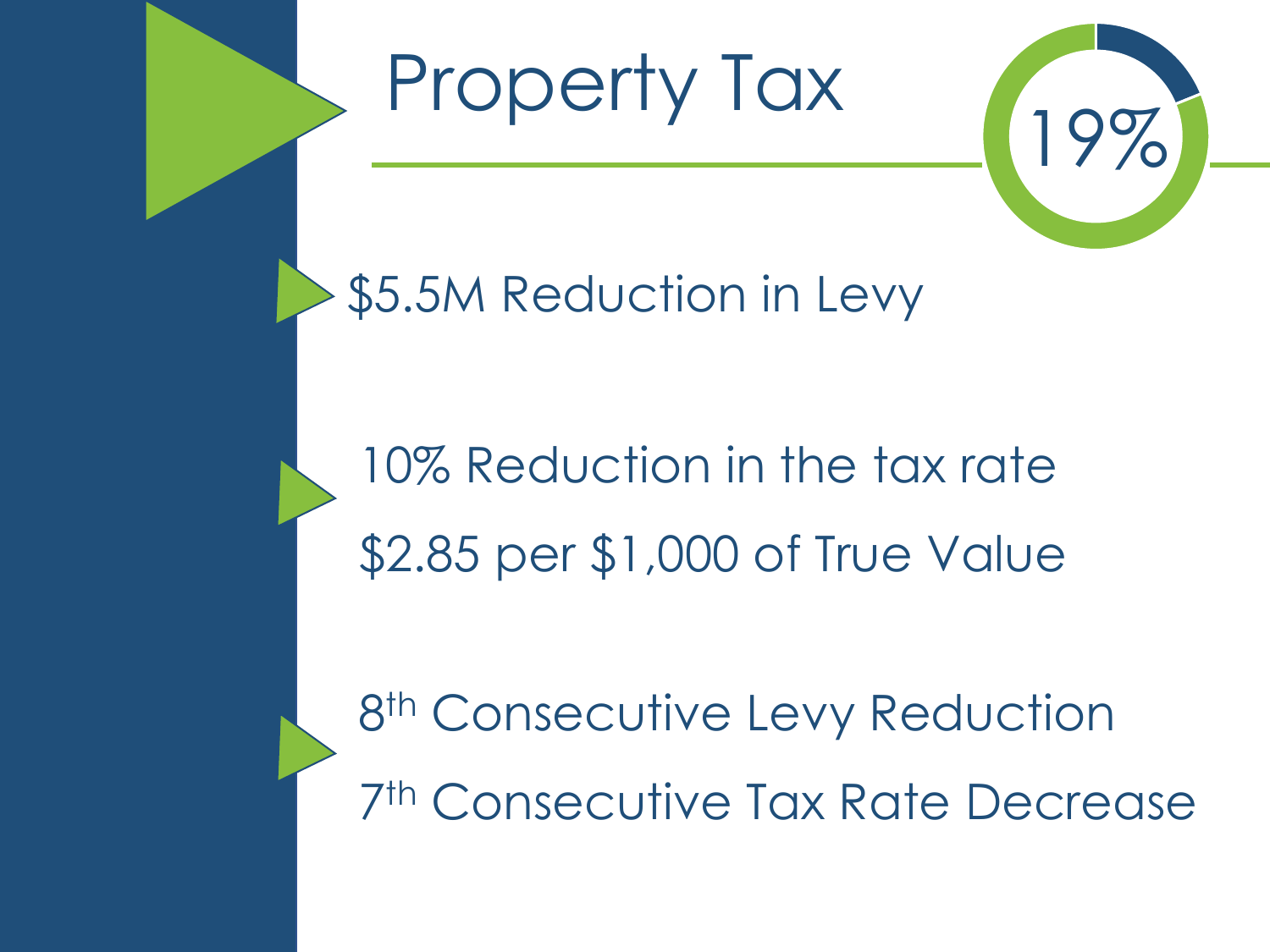# Sales Tax



### **Current**

- 30%- \$40M higher than last year
- 21%- \$31M higher than 2019

## 2021 Projection- 9% each payment

- \$246M vs. Budget of \$205M
- 2021 over Budget by \$41 million

2022 Budget- 2.8% Increase from 2021

- Less \$11.9M Clothing Tax Exemption- 3/1
- Less \$600K Payable to MTA for 1/2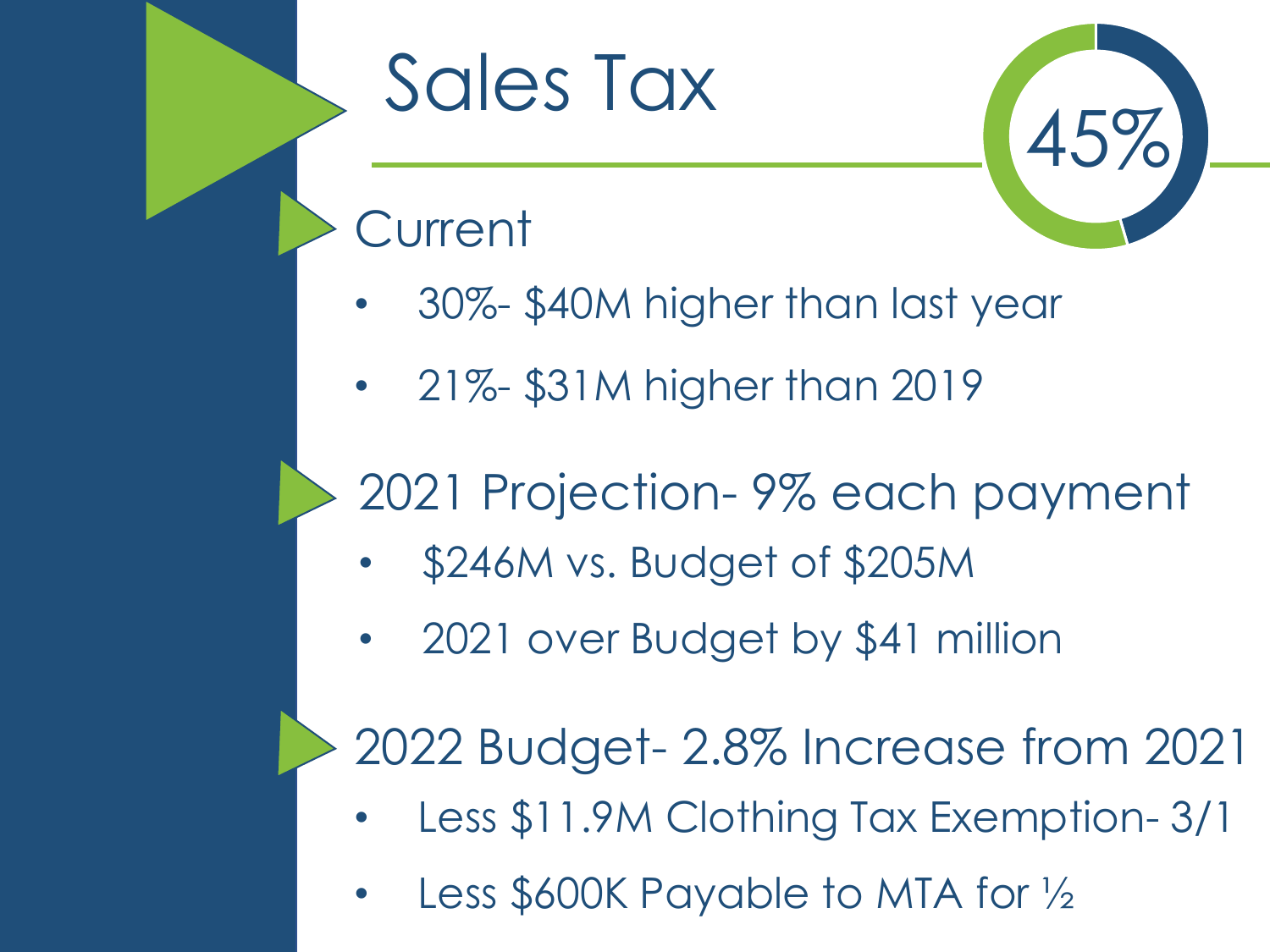## State & Federal



### ARP Funds

- \$1.8M supports 22 positions- 3 years
- \$2.5M not-for-profits infrastructure

### CARES FTA, Rental Assistance, ELC Grant- \$3.5M